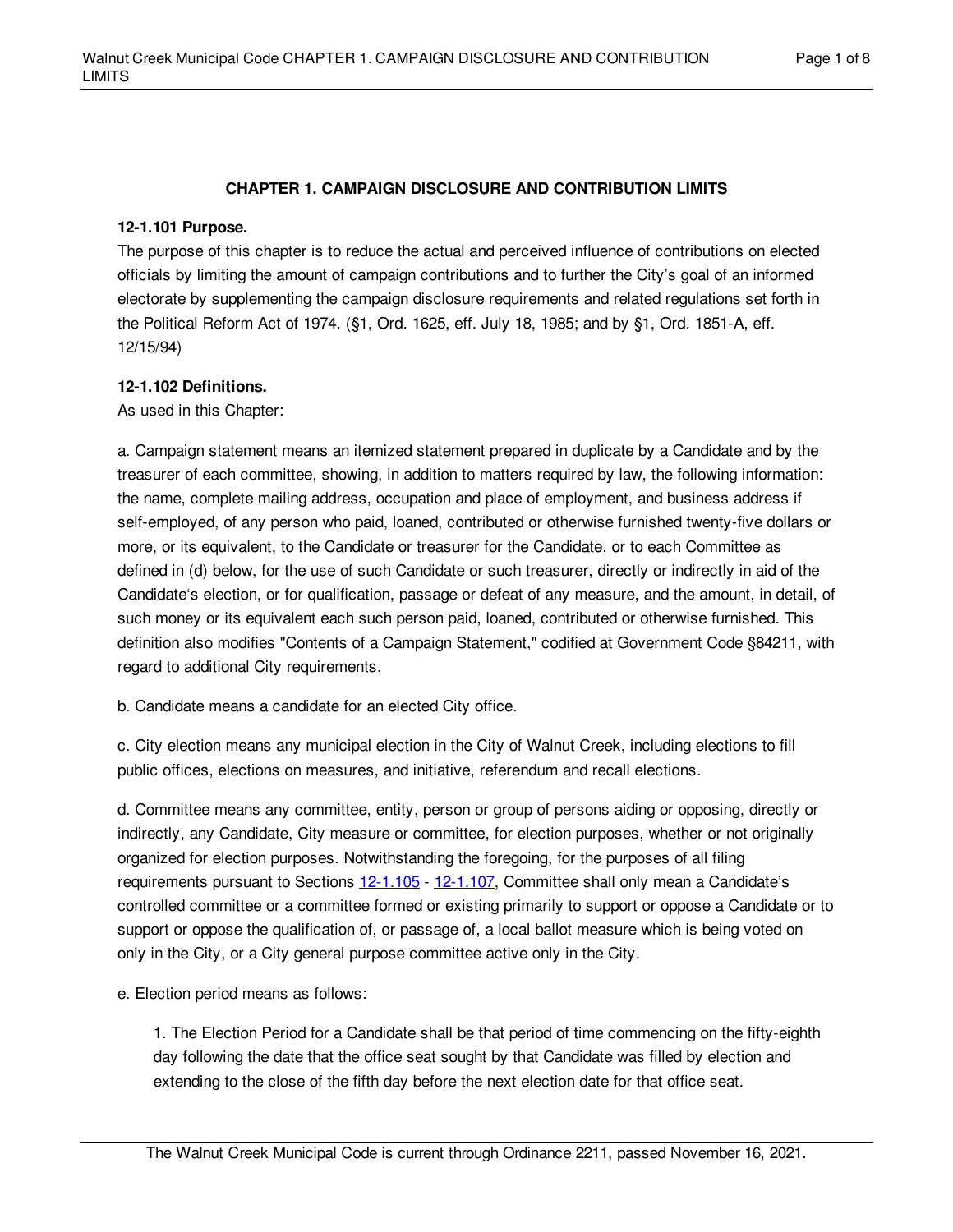2. The Election Period for a Controlled Committee which is controlled by a single Candidate shall be the same as the Election Period for that Candidate.

3. The Election Period for a Controlled Committee which is controlled by more than one Candidate shall be, for each election, that period of time commencing three years and ten months prior to the election at which any one of such candidates is seeking office and extending to the close of the fifth day before that election. The Election Period in this situation may overlap other election periods.

f. Political Reform Act means the Political Reform Act of 1974 and all amendments to it.

g. All other words and terms shall have the meanings ascribed to them by the definitions set forth in the Political Reform Act. (§1, Ord. 1625, eff. July 18, 1985; §1, Ord. 1667, eff. July 2, 1986; and by §1, Ord. 1851-A, eff. 12/15/94)

## <span id="page-1-0"></span>**12-1.103 Contribution Limitations.**

a. No contribution shall be accepted by any Candidate or Controlled Committee except during an election period.

b. No person or Committee shall, during an election period, make any contribution or cumulative contributions which exceed the maximum amount of one hundred dollars (\$100) to, nor shall any such contribution be accepted by, any Candidate or Controlled Committee.

c. The prohibitions stated in subsections (a) and (b) above shall not apply to contributions made or received by a Committee which has never made a contribution to any Candidate and which does not exist in part to make contributions to one or more Candidates.

d. The one hundred dollar (\$100) limit specified in subsection (b) above shall be adjusted in February of each year commencing in 1996 for changes in the consumer price index for the San Francisco Bay Area, CPI-U rounded to the nearest \$5.

e. The prohibitions stated in subsections (a) and (b) above shall apply to expenditures made by a Committee (other than a Controlled Committee) at the behest of a Candidate as well as to any other type of contribution.

f. No contribution of twenty-five dollars (\$25.00) or more shall be made or received in cash. The foregoing provision shall be interpreted according to the standards set forth in Government Code Section 84300.

g. No contribution of twenty-five dollars (\$25.00) or more other than an in-kind contribution shall be made unless by written instrument containing the name of the donor and the name of the payee.

h. The value of all in-kind contributions of twenty-five dollars (\$25.00) or more shall be reported in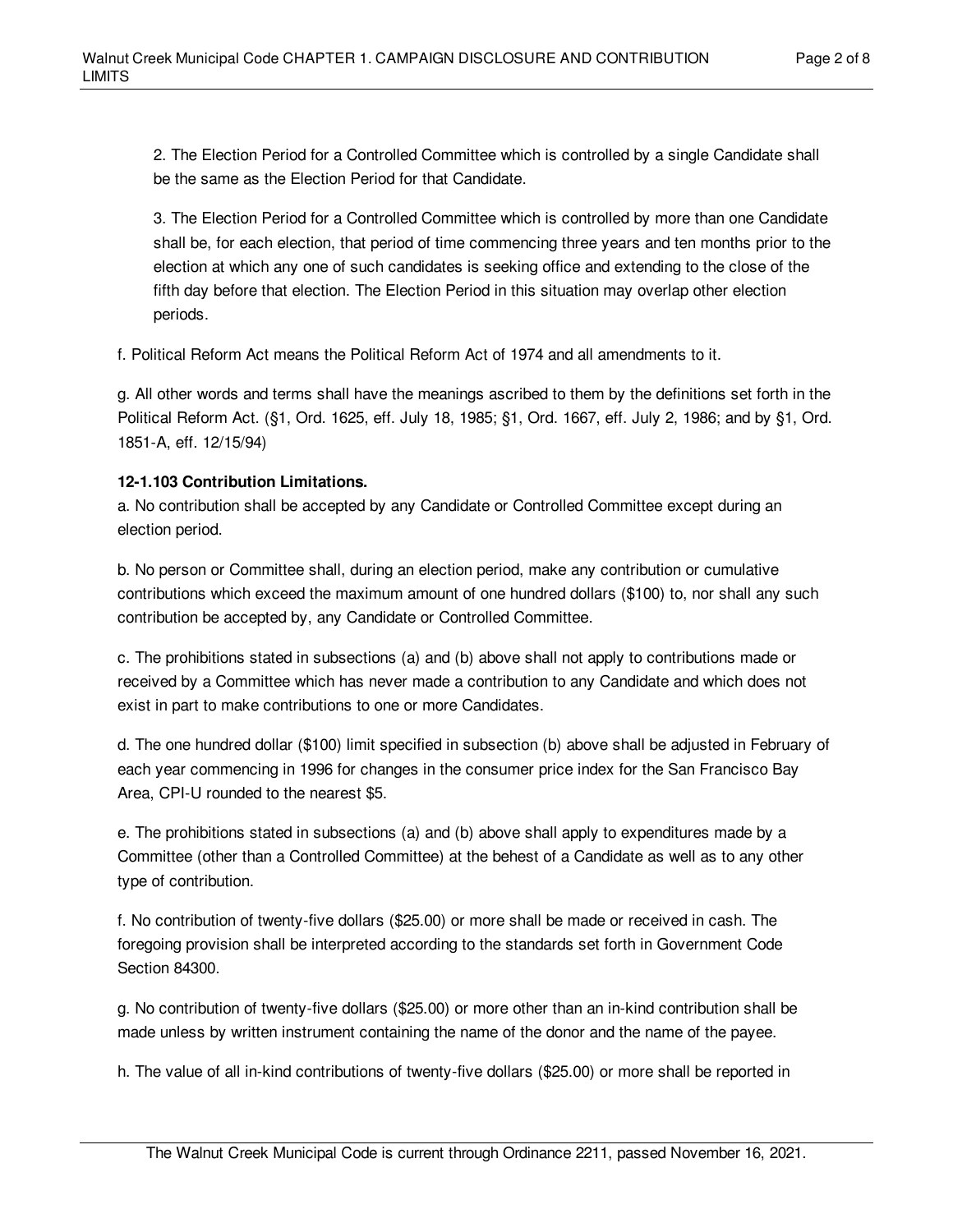writing to the recipient upon the request in writing of the recipient.

i. No person shall make an anonymous contribution or contributions to a Candidate, Committee or any other person totaling twenty-five dollars (\$25.00) or more in a calendar year. An anonymous contribution of twenty-five dollars (\$25.00) or more shall not be kept by the intended recipient but instead shall be paid to the City's Administrative Services Director for deposit in the general fund of the City except as otherwise provided at §84304 of the Act. No Candidate shall accept more than a total of fifty dollars (\$50.00) in anonymous contributions. Any excess amount shall be paid to the City's Administrative Services Director for deposit in the general fund of the City.

j. Any Candidate or Committee who accepts contributions in excess of the limitations set forth in this section may, within 30 days after receipt of such excess contribution, return the excess amount to the contributor without penalty.

k. The contribution limitations of this section shall apply to the aggregate contributions made by related entities to related committees. As used in this section, the term related entities includes: (I) Individuals who make contributions from personal funds and who also direct and control contributions made from other funds; (ii) Business entities in a parent-subsidiary relationship and business entities with the same controlling owner (more than 50%), unless the entities act completely independently in their decisions to make contributions; and (iii) Entities where the same person or a majority of the same persons in fact directs and controls the contributions each entity makes. As used in this section, the term related committees means a candidate and any committee(s) controlled by that candidate. (§1, Ord. 1625, eff. July 18, 1985; and by §1, Ord. 1667, eff. July 2, 1986; and by §1, Ord. 1851-A, eff. 12/15/94)

#### **12-1.104 Cash Expenditures.**

No expenditure of twenty-five dollars (\$25.00) or more shall be made in cash. (§1, Ord. 1625, eff. July 18, 1985; §1, Ord. 1667, eff. July 2, 1986; and by §1, Ord. 1851-A, eff. 12/15/94)

## <span id="page-2-0"></span>**12-1.105 Supplemental Disclosure Requirements for Independent Expenditures.**

Every independent expenditure report filed in connection with a City Election shall contain the following information, in addition to the information required by Government Code §84203.5.

a. The total amount of expenditures related to the Candidate or measure during the period covered by the report made to persons who have received less than twenty-five dollars (\$25.00);

b. The total amount of expenditures related to the Candidate or measure during the period covered by the report made to persons who have received twenty-five dollars (\$25.00) or more;

c. For each person to whom an expenditure of twenty-five dollars (\$25.00) or more related to the Candidate or measure has been made during the period covered by the report and for each person who has provided consideration for an expenditure of twenty-five dollars (\$25.00) or more during the period covered by the report: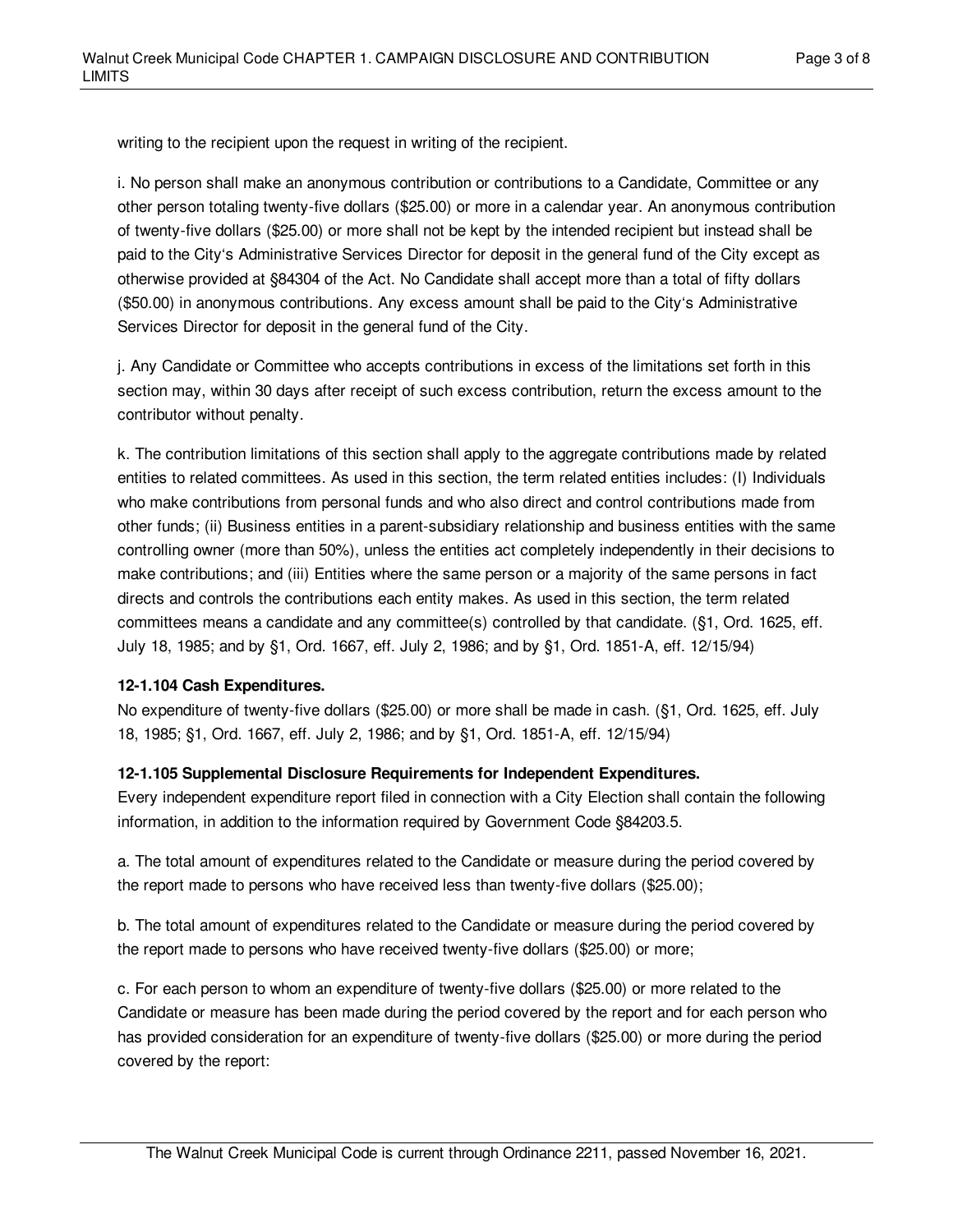1. His or her full name;

2. His or her street address;

3. If the person is a committee, the name of the committee, the number assigned to the committee by the Secretary of State, or if no number has been assigned, the full name and street address of the treasurer of the committee.

4. The amount of the expenditure;

5. A brief description of the consideration for which each such expenditure was made and the value of the consideration if less than the total amount of the expenditure; and

6. The cumulative amount of expenditures to such person. (§1, Ord. 1625, eff. July 18, 1985; §1, Ord. 1667, eff. July 2, 1986; and by §1, Ord. 1851-A, eff. 12/15/94)

## **12-1.106 Supplemental Disclosure Requirements for Campaign Statements.**

Every campaign statement filed in connection with a City election shall contain the following information, in addition to the information required by Government Code Sec. 84211:

a. The total amount of contributions received during the period covered by the campaign statement from persons who have given a cumulative amount of twenty-five dollars (\$25.00) or more.

b. The total amount of contributions received during the period covered by the campaign statement from persons who have given a cumulative amount of less than twenty-five dollars (\$25.00).

c. If the cumulative amount of contributions (including loans) received from a person is twenty-five dollars (\$25.00) or more and a contribution or loan (even if less than \$25.00) has been received from that person during the period covered by the campaign statement:

- 1. His or her full name;
- 2. His or her street address;
- 3. His or her occupation;

4. The name of his or her employer or if self-employed, name of business and business address;

5. The date and amount received for each contribution received during the period covered by the campaign statement and if the contribution is a loan, the interest rate for the loan; and

6. The cumulative amount of contributions.

d. The total amount of expenditures made during the period covered by the campaign statement to persons who have received twenty-five dollars (\$25.00) or more.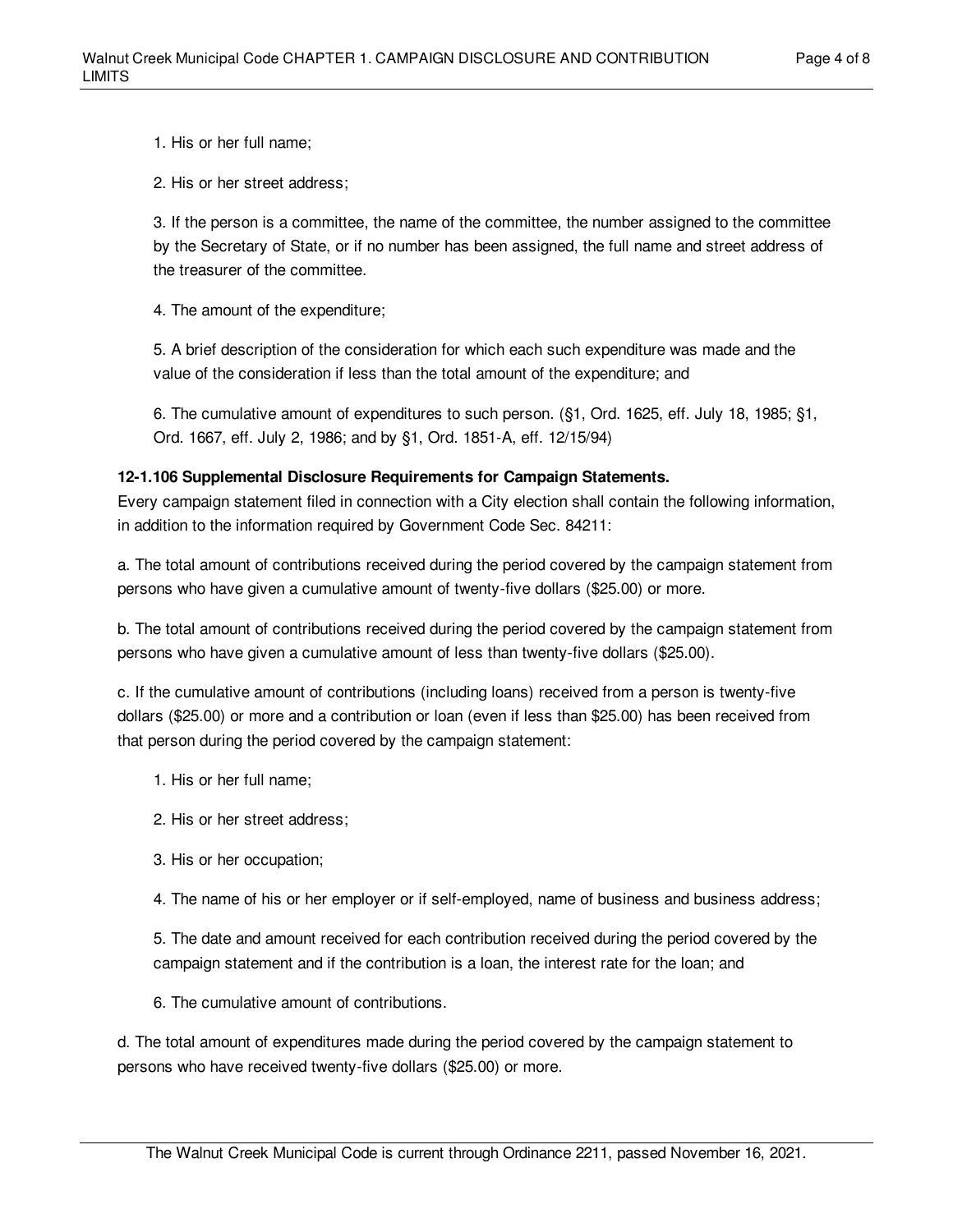e. The total amount of expenditures made during the period covered by the campaign statement to persons who have received less than twenty-five dollars (\$25.00).

f. For each person to whom an expenditure of twenty-five dollars (\$25.00) or more has been made during the period covered by the campaign statement:

- 1. His or her full name;
- 2. His or her street address;
- 3. The amount of each expenditure;

4. A brief description of the consideration for which each expenditure was made;

5. In case of an expenditure which is a contribution, the date of the contribution, the cumulative amount of contributions made to a Candidate, elected officer or Committee, the full name of the Candidate and the office and district for which he or she seeks nomination or election. In the case of a contribution in support of or opposition to a measure, the number or letter of the measure and the jurisdiction in which the measure or Candidate is voted upon; and

6. The information required in paragraphs (1) through (4) above, for each person, if different from the payee, who has provided consideration for an expenditure of twenty-five dollars (\$25.00) or more during the period covered by the campaign statement.

g. For purposes of subdivisions d, e, and f, only, the terms "expenditure" or "expenditures" means any individual payment or accrued expense, unless it is clear from surrounding circumstances that a series of payments or accrued expenses are for a single service or product.

h. In a campaign statement filed by a committee supporting or opposing more than one Candidate or measure, the amount of expenditures of twenty-five dollars (\$25.00) or more for or against each Candidate or measure during the period covered by the campaign statement and the cumulative amount of expenditures of twenty-five dollars (\$25.00) or more for or against each such Candidate or measure.

i. If the campaign statement is filed in connection with the qualification of a measure, it shall contain the information required by paragraphs (1) through (4) of subdivision (f) for each person who has directly, indirectly or through an intermediary received payments cumulatively totaling twenty-five dollars (\$25.00) or more for circulation of petitions to qualify a measure for the ballot. (§1, Ord. 1625, eff. July 18, 1985; and by §1, Ord. 1851-A, eff. 12/15/94)

# <span id="page-4-0"></span>**12-1.107 Campaign Statement Filing Dates.**

a. All Candidates and Committees shall file Campaign Statements no later than the dates, and covering the periods, prescribed by the State Political Reform Act for pre-election statements.

b. In addition to the Campaign Statements described in subsection (a), all Candidates and Committees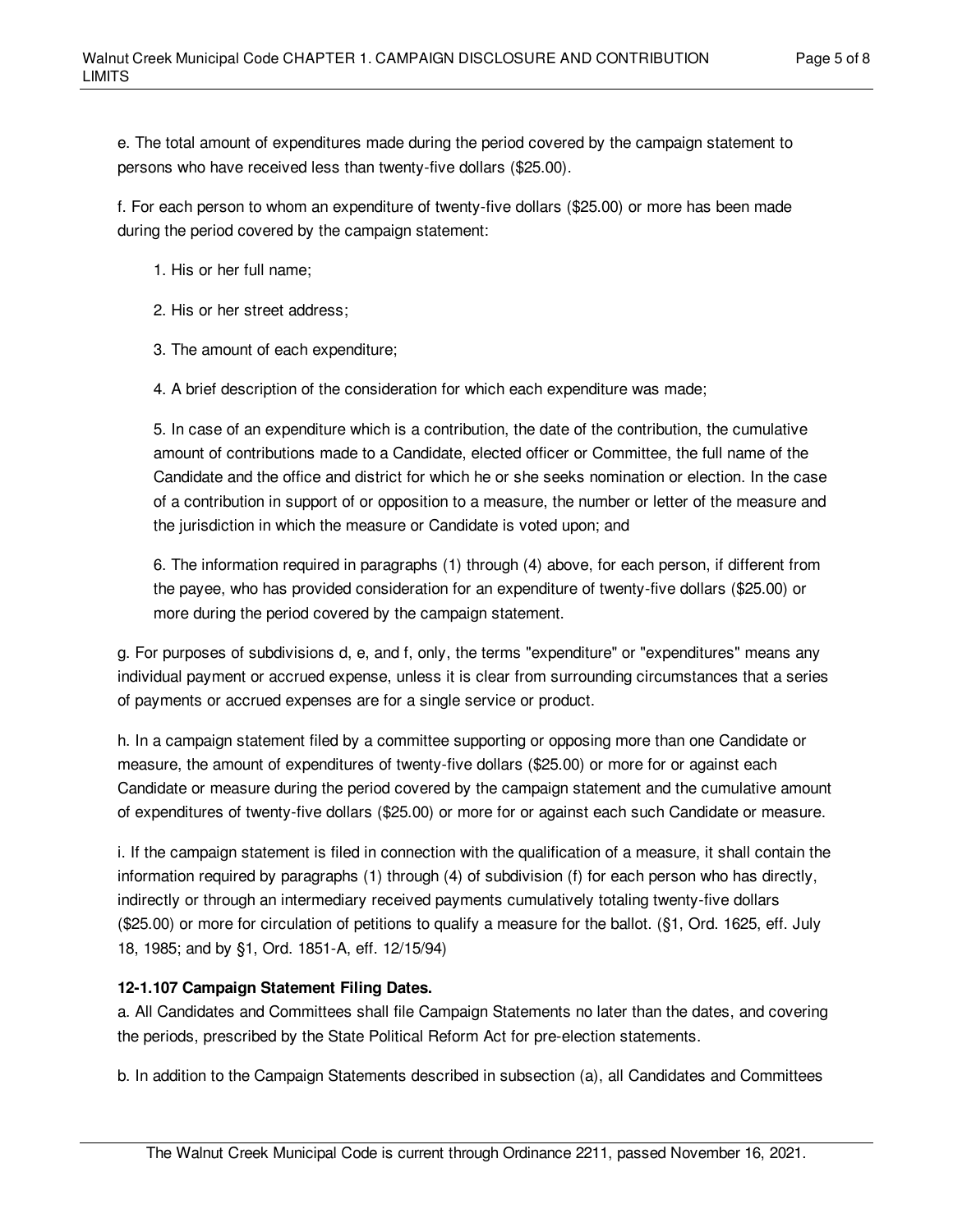shall file a final pre-election Campaign Statement no later than four days prior to the election. This statement shall be for the period closing five days prior to the election. This statement shall be filed with the City Clerk only by personal delivery during regular business hours on the fourth day prior to the election or by guaranteed overnight delivery deposited no later than the fifth day prior to the election. This statement may not be filed by first-class mail or any other method not specified above.

c. In addition to the Campaign Statements described in subsections (a) and (b), all Candidates and Committees shall file a post-election Campaign Statement sixty-five (65) days after the election, or in the case of a successful Candidate, not later than the day preceding the day on which he or she takes office. The statement shall close seven days prior to the filing deadline. (§1, Ord. 1625, eff. July 18, 1985; §1, Ord. 1667, eff. July 2, 1986; and by §1, Ord. 1851-A, eff. 12/15/94)

## **12-1.108 Electronic Filing of Campaign Statements and Statements of Economic Interests.**

a. Any elected officer, candidate, committee or other person required to file statements, reports or other documents required by Government Code Section 84100 et seq. shall file those statements, reports or other documents online or electronically with the City Clerk. However, an elected officer, candidate, committee or other person who receives contributions totaling less than two thousand dollars (\$2,000.00) and makes expenditures totaling less than two thousand dollars (\$2,000.00) in a calendar year is not subject to the requirements of this subsection (a).

b. In any instance in which an original statement, report or other document must be filed with the California Secretary of State and a copy of that statement, report or other document is required to be filed with the City Clerk, the filer may, but is not required to, file the copy electronically.

c. Once an elected officer, candidate, committee, or other person files a statement, report, or other document electronically pursuant to subsection (a) of this section, all future statements, reports, or other documents on behalf of that filer shall be filed electronically.

d. If the City Clerk's electronic system is not capable of accepting a particular type of statement, report or other document, an elected officer, candidate, committee or other person shall file that document with the City Clerk in an alternative format.

e. The date of filing for a statement, report, or other document that is filed online or electronically pursuant to this section shall be the day that it is received by the City Clerk. (§3, Ord. 2199, eff. 12/6/19)

## **12-1.109 Informational Meeting.**

The City Clerk and City Attorney shall invite all qualified Candidates for City office to a meeting, in the two (2) weeks following the close of the nomination period for City office, to inform Candidates of the provisions of this title. (§1, Ord. 1625, eff. July 18, 1985; §1, Ord. 1667, eff. July 2, 1986; and by §1, Ord. 1851-A, eff. 12/15/94; §3, Ord. 2199, eff. 12/6/19. Formerly 12-1.108)

## **12-1.110 Enforcement.**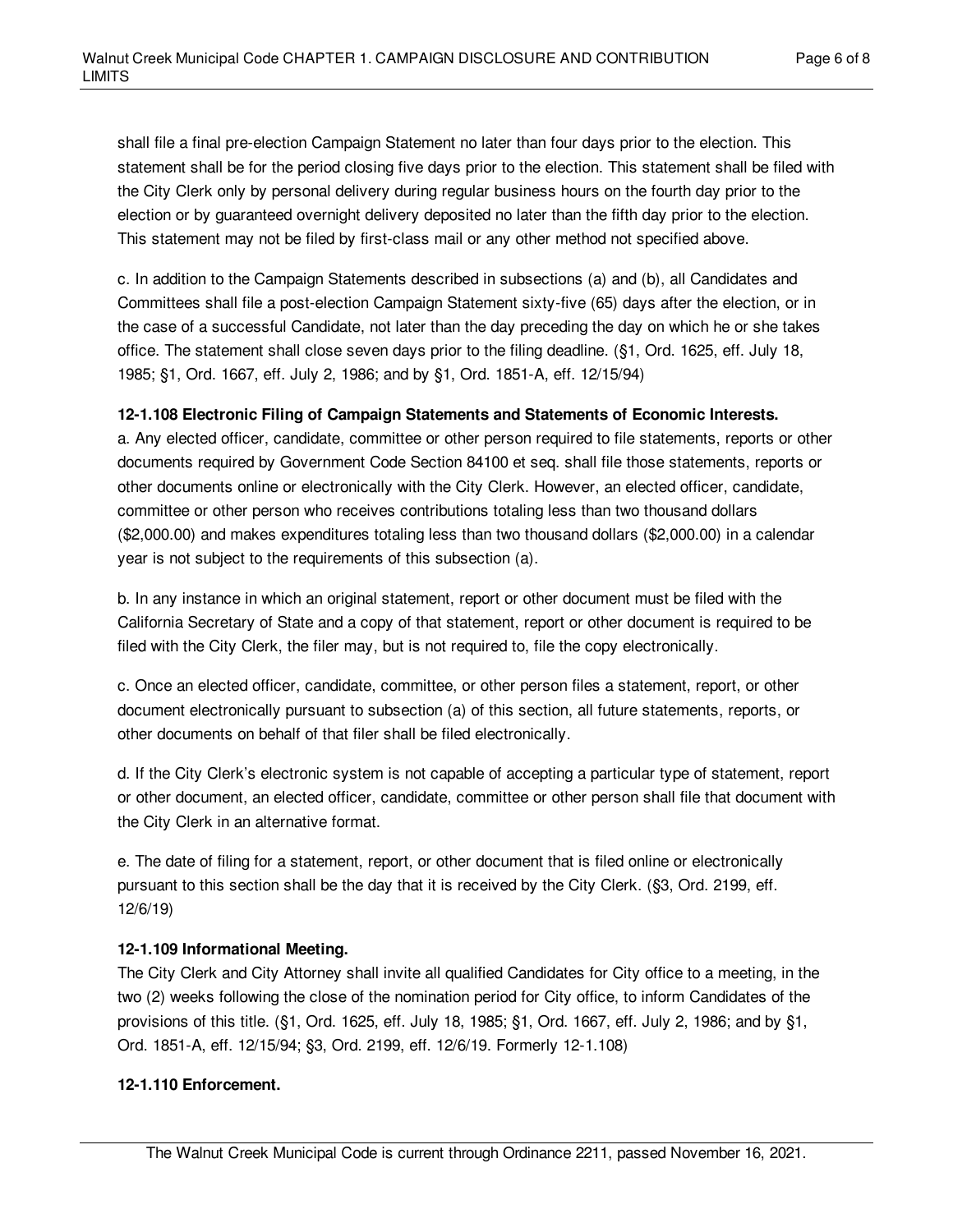a. In addition to other duties required by law, the City Clerk shall monitor all statements, filed pursuant to this title. The City Clerk shall:

1. Determine whether the required statements have been filed with the City Clerk;

2. Determine the timeliness of filing;

3. Determine whether the statements conform on their face with the requirements of this title; and

4. Determine if any reported contributions exceed the allowable maximums established by this title.

b. If the City Clerk, in the course of reviewing statements as required by subsection a, finds an apparent violation, the City Clerk shall notify the Candidate or Committee in writing.

c. The Candidate or Committee may correct any mistake made in the preparation of any statement within five days after receipt of the notice from the City Clerk.

d. The City Clerk shall report to the City Attorney any apparent violations of this ordinance which have not been corrected or cannot be corrected by the Candidate or Committee.

e. The City Clerk shall compile and maintain for five (5) years a list of statements or portions of statements which the City Clerk is required to review. Each list shall be indexed by the Candidate's or Committee's name. (§1, Ord. 1851-A, eff. 12/15/94; and (§1, Ord. 2053 eff. 8/18/2006; §3, Ord. 2199, eff. 12/6/19. Formerly 12-1.109)

#### **12-1.111 Penalties.**

a. Criminal Penalties. Any person who violates any provision of this chapter shall be guilty of a misdemeanor or an infraction.

1. If charged as an infraction, the penalty upon conviction of such person shall be a fine as set forth in Section 1-2.01 of this Code.

2. If charged as a misdemeanor, the penalty upon conviction of such person shall be imprisonment in the county jail for a period not to exceed six (6) months, or by a fine not exceeding one thousand dollars (\$1,000.00), or by both such fine and imprisonment.

b. Civil Penalties. Any person who intentionally or negligently violates any provision of this chapter shall be liable to the City for a civil penalty of no more than one thousand dollars (\$1,000.00) or the amount of the unlawful contribution, if any, or the amount which was not properly disclosed, if any, whichever is greater.

c. Cumulative Remedies. The foregoing remedies shall be deemed non-exclusive, cumulative and in addition to any other remedy the City may have at law or in equity. (§1, Ord. 1851-A, eff. 12/15/94; §3,